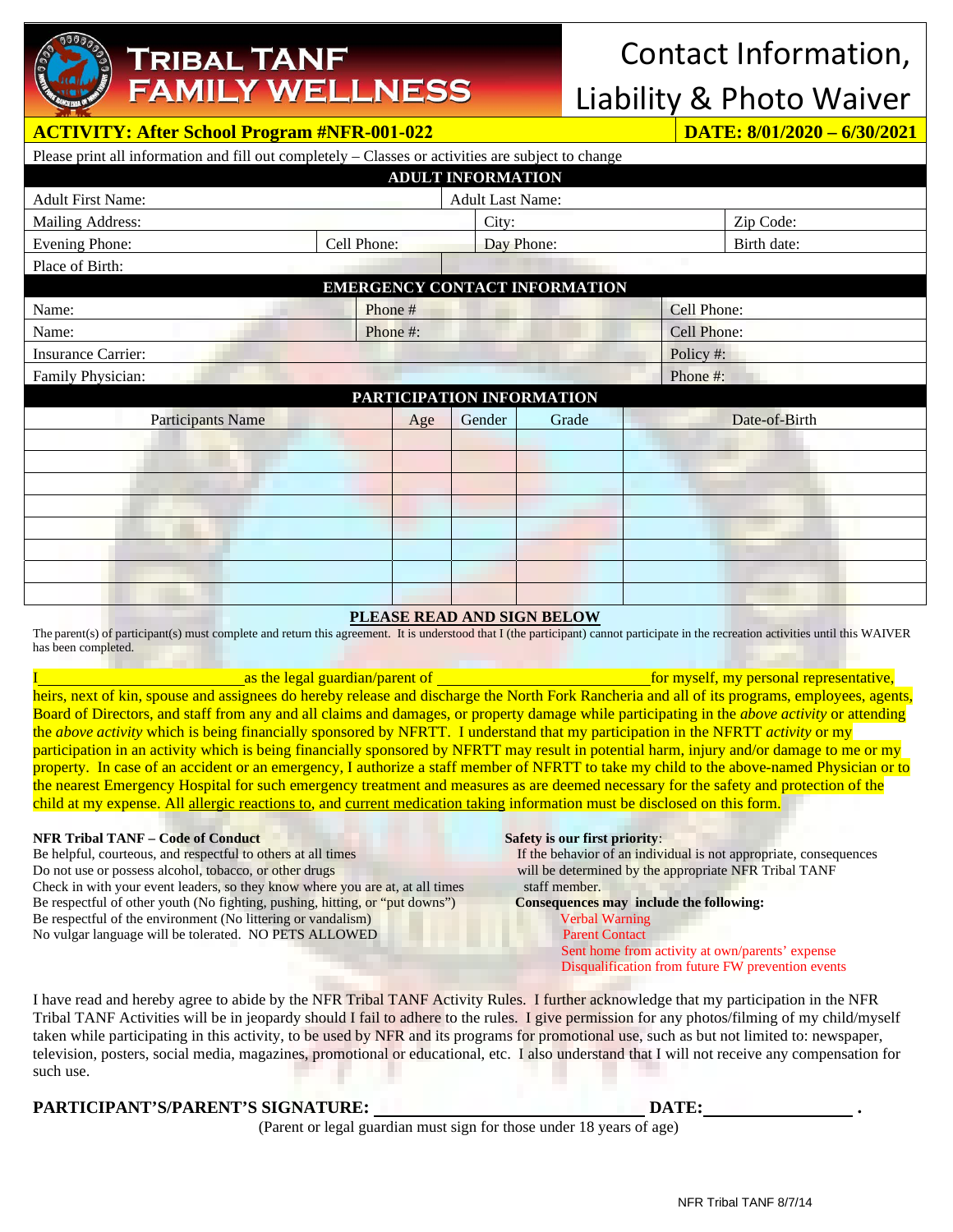

### **North Fork Rancheria Tribal TANF – Family wellness**

☑ North Fork Office 56901 Kunugib North Fork, CA 93643 Phone (559) 877-7277 Fax (559) 877-7234

 $\square$  Clovis Office 1225 N Willow Ave, Suite 130 Clovis CA, 93619 Phone (559) 298-5700 Fax (559) 298-5717

#### **Adult Prevention Application**

| <b>Section I- General Household Information</b> |                  |                 |  |  |
|-------------------------------------------------|------------------|-----------------|--|--|
| <b>First Name</b>                               | <b>Last Name</b> | Phone#          |  |  |
| <b>Mailing Address</b>                          | City             | <b>Zip Code</b> |  |  |

| <b>Section II - Family Information</b>                                               |                                     |        |                       |                                            |                                          |                                           |  |
|--------------------------------------------------------------------------------------|-------------------------------------|--------|-----------------------|--------------------------------------------|------------------------------------------|-------------------------------------------|--|
| Family Type: $\Box$ 1-Parent $\Box$ 2-Parent $\Box$ Relative Home<br>$\square$ Other |                                     |        |                       |                                            |                                          |                                           |  |
| Total number in household? ______                                                    |                                     |        |                       |                                            | Number of dependants under 18yrs? ______ |                                           |  |
| <b>List Household Family</b><br><b>Members</b>                                       | <b>Tribal</b><br><b>Affiliation</b> | Gender | <b>Marital Status</b> | Degree or Highest<br><b>Grade Attended</b> | Date of<br><b>Birth</b>                  | <b>Name of School</b><br><b>Attending</b> |  |
|                                                                                      |                                     |        |                       |                                            |                                          |                                           |  |
| $\mathbf{2}$                                                                         |                                     |        |                       |                                            |                                          |                                           |  |
| 3                                                                                    |                                     |        |                       |                                            |                                          |                                           |  |
| 4                                                                                    |                                     |        |                       |                                            |                                          |                                           |  |
| 5                                                                                    |                                     |        |                       |                                            |                                          |                                           |  |
| 6                                                                                    |                                     |        |                       |                                            |                                          |                                           |  |

| Section III – At Risk Indicators (please check all that apply) |                                                   |
|----------------------------------------------------------------|---------------------------------------------------|
| $\Box$ Living in high crime rate area                          | $\Box$ Member of low-income family                |
| $\Box$ Absent parent (single parent children)                  | $\Box$ Low academic skills (not low intelligence) |
| $\Box$ Parents are not high school graduates                   | □ Homelessness /housing                           |
| □ Living with caretaker /relative                              | □ Substance abuse issues                          |
| □ Have negative self-perceptions; low self-esteem              | □ Pregnant /Parenting teen                        |
| □ Living on or near Rancheria lands                            | □ Domestic violence                               |
| □ Previous involvement in Juvenile Justice System              |                                                   |
| $\Box$ Living in unstable school district                      | $\Box$ Other                                      |

**I certify that all information reported in this application is accurate to the best of my knowledge and hereby authorize the information to be used by** *North Fork Rancheria Tribal TANF Program***, for the purpose of Data Tracking.** 

*Disclaimer: I understand that my information is confidential and will not be divulged to anyone without my permission.*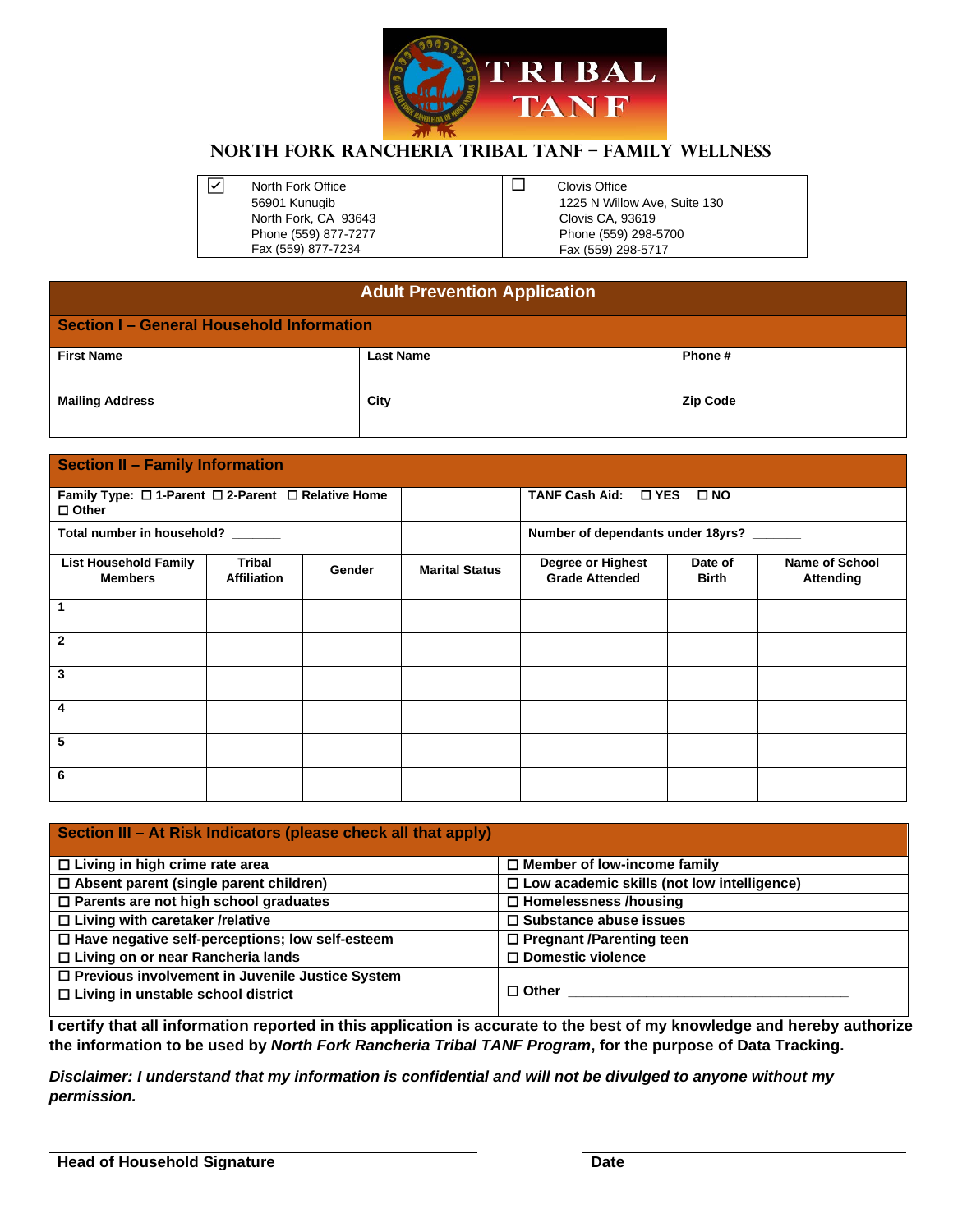

## **PARTICIPANT EMERGENCY INFORMATION CARD**

| <b>Participant Personal Information</b>              |                      |            |
|------------------------------------------------------|----------------------|------------|
| Participant Legal Name (Last-First-Middle)           | Birthdate (MM-DD-YY) | Grade      |
| Address (STREET – CITY – ZIP)                        | Home Phone           | Cell Phone |
| Mailing Address (BOX OR STREET - CITY - STATE - ZIP) | E-Mail               |            |

## **Participant Family Information**

| Living with Participant? $\Box$ Yes $\Box$ No |                                                                                                                                                                                      |            |                                 | Living with Participant? $\Box$ Yes $\Box$ No                |  |                             |  |  |
|-----------------------------------------------|--------------------------------------------------------------------------------------------------------------------------------------------------------------------------------------|------------|---------------------------------|--------------------------------------------------------------|--|-----------------------------|--|--|
| Parent/Guardian Name                          |                                                                                                                                                                                      |            |                                 | Parent/Guardian Name                                         |  |                             |  |  |
| Relationship to Participant                   |                                                                                                                                                                                      |            |                                 | Relationship to Participant                                  |  |                             |  |  |
| E-Mail                                        |                                                                                                                                                                                      | E-Mail     |                                 |                                                              |  |                             |  |  |
| Home Phone                                    | <b>Work Phone</b>                                                                                                                                                                    | Cell Phone | Home Phone<br><b>Work Phone</b> |                                                              |  | Cell Phone                  |  |  |
|                                               | Address [IF NOT LIVING WITH PARTICIPANT (Street, City, Zip)]<br>In case the participant parent/guardian cannot be reached, the participant will be released to the following adults. |            |                                 | Address [IF NOT LIVING WITH PARTICIPANT (Street, City, Zip)] |  |                             |  |  |
|                                               | <b>Adult Name</b>                                                                                                                                                                    |            | Day Time Phone                  | <b>Cell Phone</b>                                            |  | Relationship to participant |  |  |
|                                               |                                                                                                                                                                                      |            |                                 |                                                              |  |                             |  |  |
| 2)                                            |                                                                                                                                                                                      |            |                                 |                                                              |  |                             |  |  |
| 3)                                            |                                                                                                                                                                                      |            |                                 |                                                              |  |                             |  |  |
| $\boldsymbol{4}$                              |                                                                                                                                                                                      |            |                                 |                                                              |  |                             |  |  |
| 5)                                            |                                                                                                                                                                                      |            |                                 |                                                              |  |                             |  |  |
|                                               |                                                                                                                                                                                      |            | Use other side to add more      |                                                              |  |                             |  |  |

#### **Participant Medical Information**

| Allergic reactions                | 7No<br><b>Yes</b>       | If Yes, Type of Allergies:                              |
|-----------------------------------|-------------------------|---------------------------------------------------------|
| Asthma                            | <b>No</b><br><b>Yes</b> | If Yes, Type of Medication Taken:                       |
| <b>Diabetes</b>                   | <b>INo</b><br>Yes       | If Yes, Type of Treatment:                              |
| <b>Medication Taken Regularly</b> | <b>I</b> No<br>[Yes     | If Yes, List types of medication, dosage, and schedule: |
| OTHER MEDICAL CONDITIONS:         |                         |                                                         |
|                                   |                         |                                                         |

| Physician                       | Phone                |  |
|---------------------------------|----------------------|--|
| <b>Health Insurance Carrier</b> | <b>Policy Number</b> |  |

**I/We authorize the names listed in Participant Family Information on this card are the only individuals with permission to pick up this Child/Participant up from program without prior written or verbal authorization from the custodial parent/guardian, If the participant expresses concern about being picked up, it is understood that staff will contact the custodial parent/guardian prior to releasing the participant. I/We authorize North Fork Rancheria of Mono Indians Staff, Tribal TANF Staff to administer first aid and to obtain medical care for my child/participant in the event of an emergency, illness, accident, or injury (including necessary transportation). I/We authorize such care and treatment to be performed by any licensed physician or surgeon. I/We agree to bear all costs incurred as a result of the foregoing.**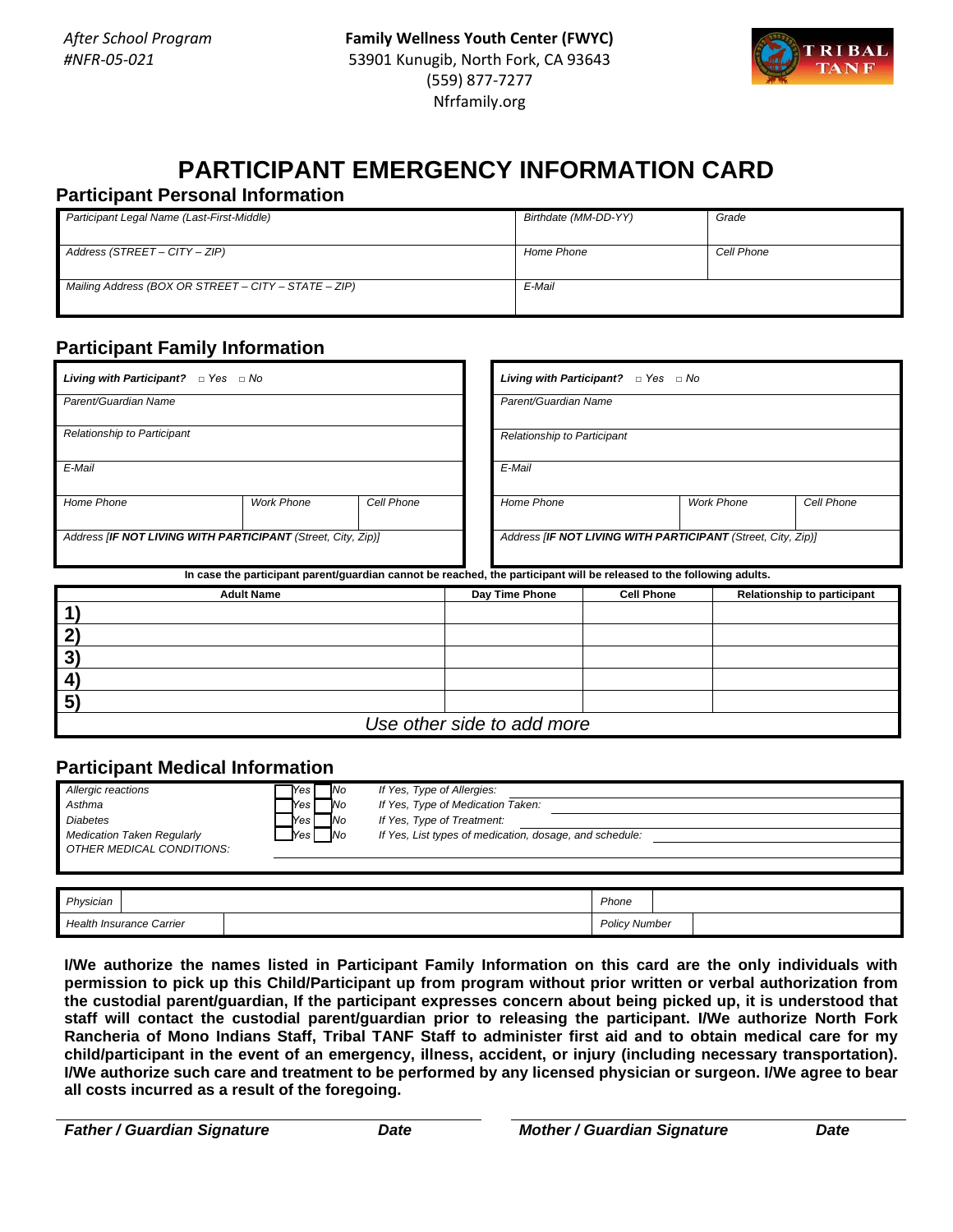*After School Program #NFR-05-021*



## **Acknowledgment of Rules**

I\_\_\_\_\_\_\_\_\_\_\_\_\_\_\_\_\_\_\_\_\_\_\_\_\_\_, have received and understand the NFRTT Family Wellness Youth Center Program for the rules stated and presented to me.

- **1. No cell phone usage unless in the case of an emergency.** 
	- *This is so that we may have your full attention*
- **2. No Verbal or physical abuse towards any persons or staff attending Family Wellness Youth Center events is allowed.** 
	- *Treat people the way that you would want to be treated.*
- **3. No swearing is permitted.**
	- *Due to other family members being present we would like to keep it cordial.*
- **4. Please sign in and for all family members in attendance.**
- **5. This is an Alcohol and Drug Free Activity.**
	- Disciplinary Action taken if guidelines are not observed (shown below)
	- 1<sup>st</sup> Participant will be reminded of guidelines.
	- 2<sup>nd</sup> Participants will be asked to leave for remainder of session/or parents will be contacted.
	- $3<sup>rd</sup>$  Participant will be asked to not return for remainder of program.

Participant Signature Date Date

Parent Signature Date Date

NFRTT FWYC Staff Date Date Date Date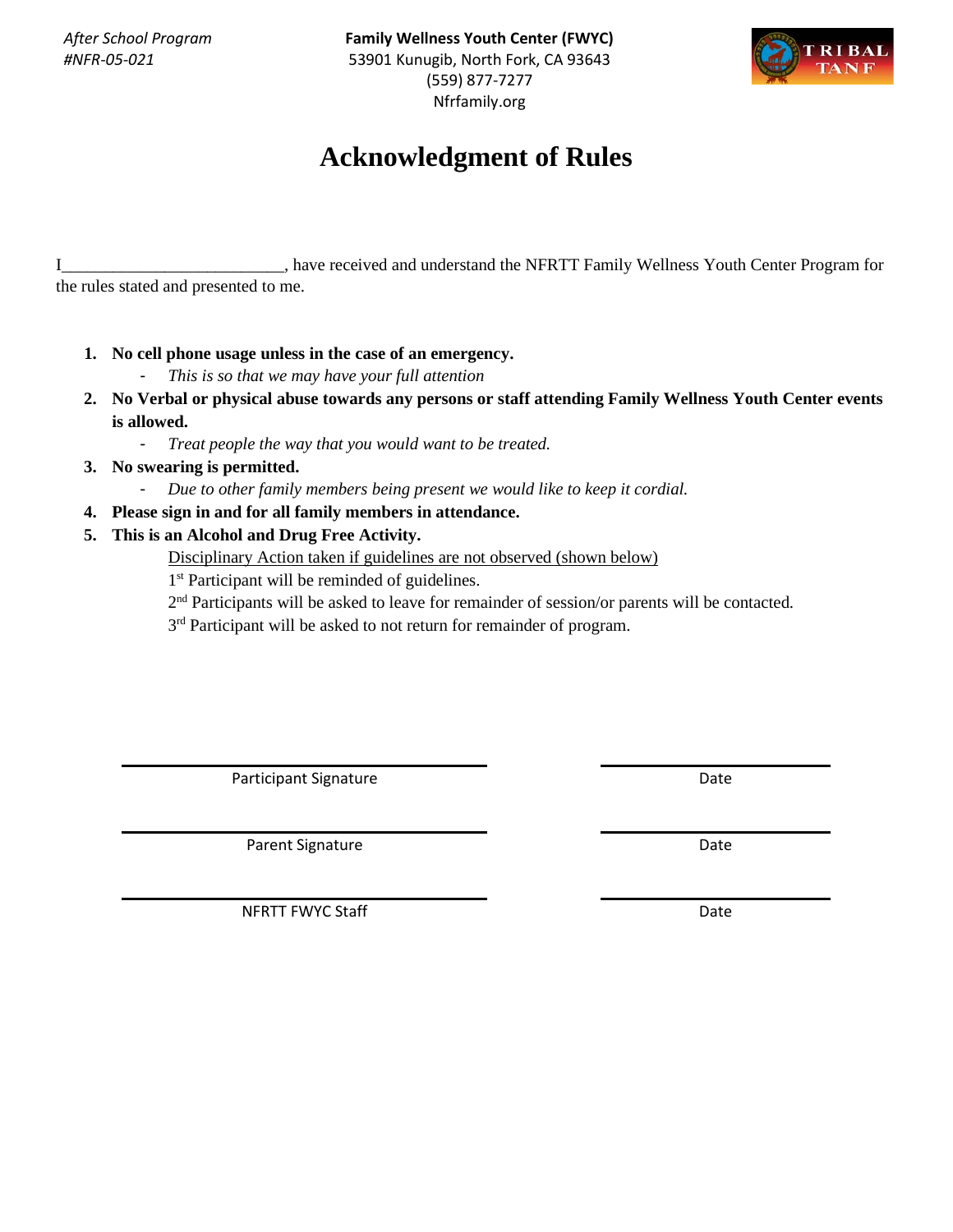

## **Permission Slip**

I give permission for my children(s),  $\frac{1}{\sqrt{2}}$ 

to attend any field trips and/or activities planned by the After School Program. Students will travel in NFRTT vehicles driven by The After School Program or other TANF staff.

## **I will notify the staff if my child will not be participating. Please RSVP ASAP!**

Parent Signature Date Date

NFRTT FWYC Staff Date Date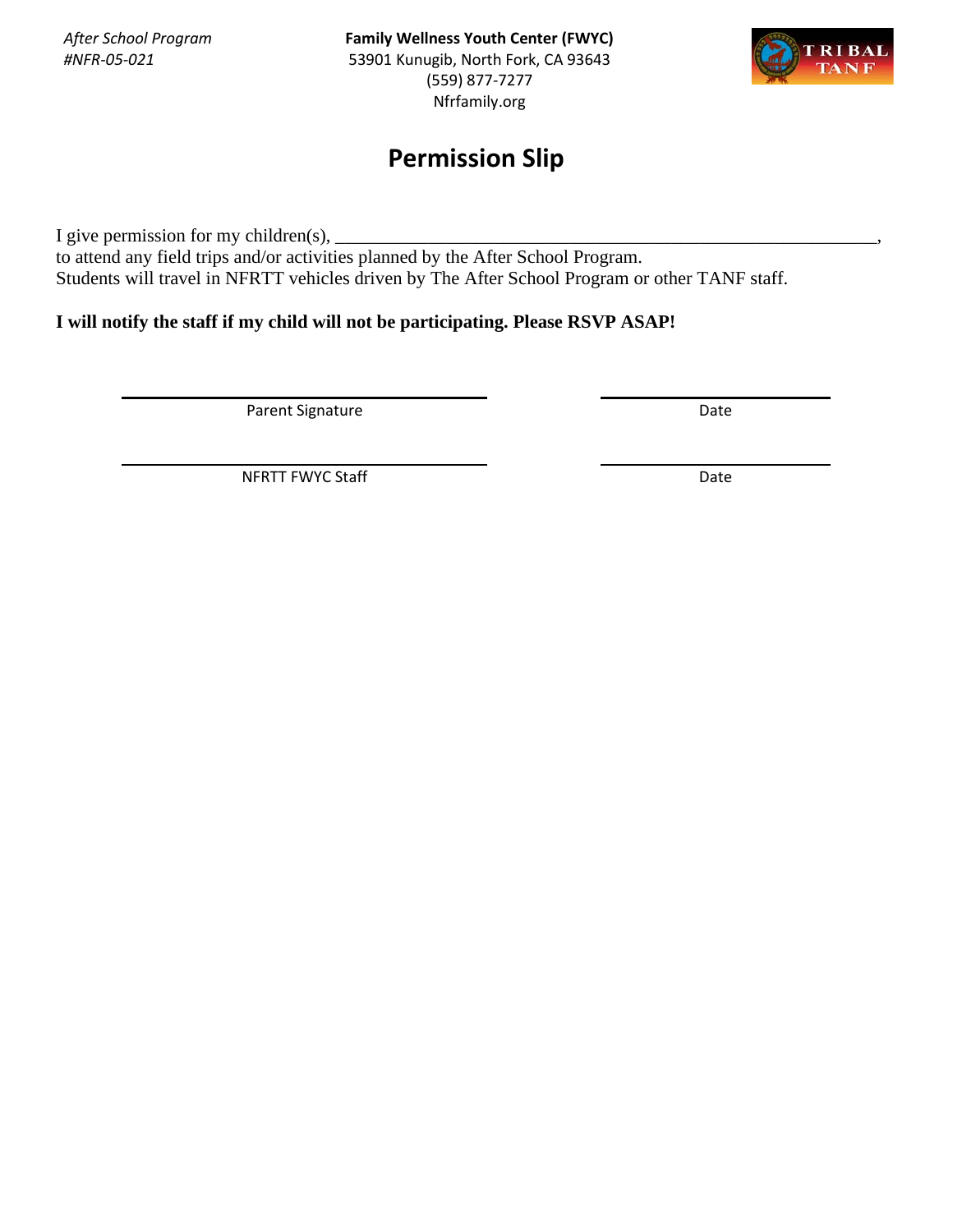

## **NFRTT FWYC Program Release**

| $\Box$<br>$\Box$ | Ride<br>Be picked up by |         |      |         |
|------------------|-------------------------|---------|------|---------|
| Name             |                         | Phone # | Name | Phone # |
| Name             |                         | Phone # | Name | Phone # |
| Name             |                         | Phone # | Name | Phone # |
| Name             |                         | Phone # | Name | Phone # |

If for any reason your child must leave early from the program, NFRTT FWYC Staff will be contacting you to pick up your child.

Parent Signature Date

NFRTT FWYC Staff Date Date Date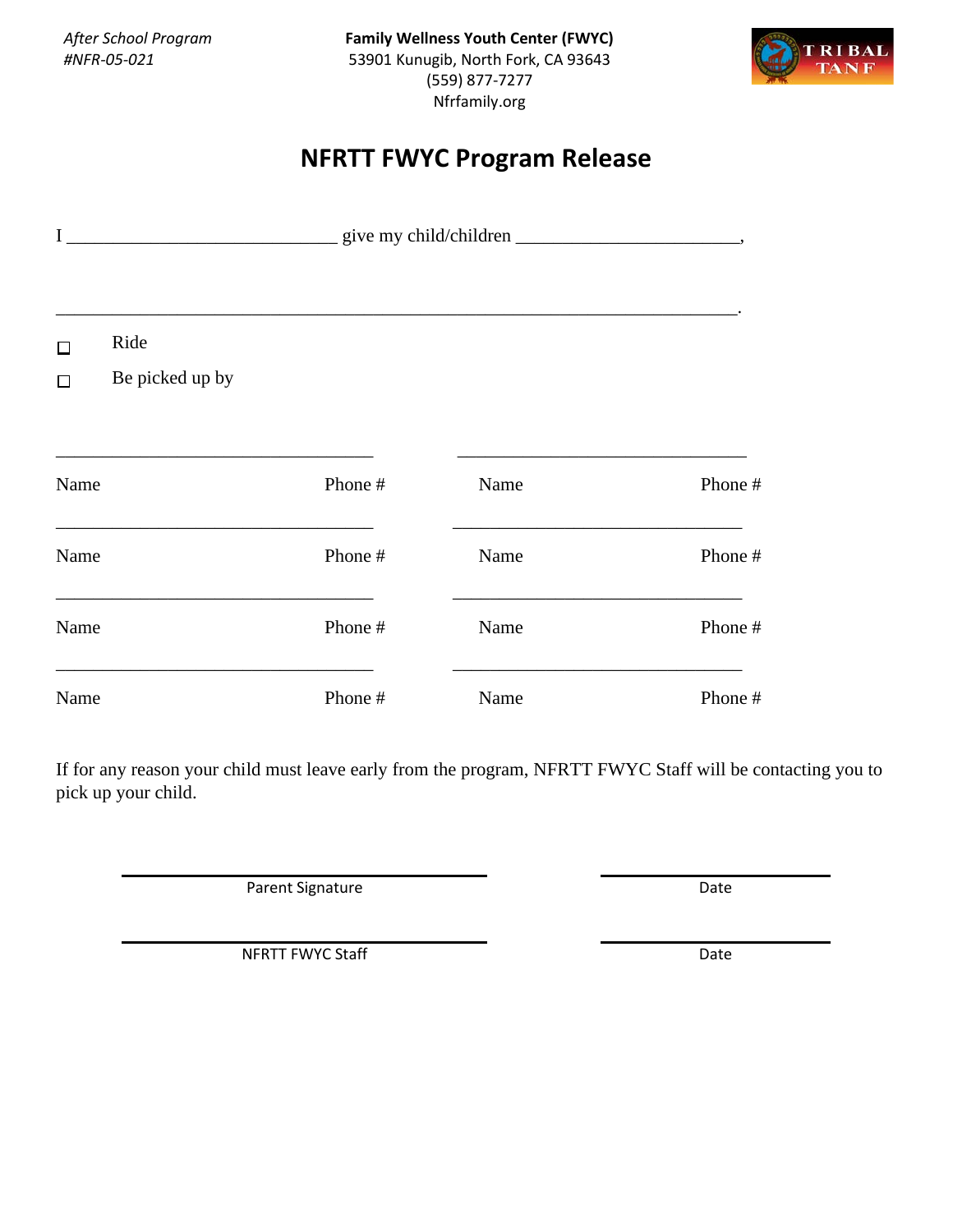*After School Program #NFR-05-021*



## **NFRTT FWYC Transportation Release:**

I am requesting transportation for my child/children

 from the NFRTT Family Wellness Youth Center, 56901 Kunugib, North Fork, CA 93643 to my home

\_\_\_\_\_\_\_\_\_\_\_\_\_\_\_\_\_\_\_\_\_\_\_\_\_\_\_\_\_\_\_\_\_\_\_\_\_\_\_\_\_\_\_\_\_\_\_\_\_\_\_\_\_\_\_\_\_\_\_\_\_\_\_\_\_\_\_\_\_\_\_\_

| Address: |  |
|----------|--|
| City:    |  |
| Zip:     |  |

I understand that I must be present at the time of drop off from the After School Program. No Exceptions. If no parent / legal guardian or person(s) listed on the NFRTT FWYC Program Release is present the child/children will be taken back to NFRTT FWYC where they must be picked up.

Future transportation will be jeopardized if child / children are not picked up within 15 minutes of arrival back to the NFRTT FWYC.

If child/children are not picked up, the NFRTT FWYC Staff will take appropriate action to provide for the safety and care of the child/children.

Please note: North Fork Rancheria Tribal TANF Family Wellness Staff Are Mandated Reporters.

Parent Signature Date

NFRTT FWYC Staff Date Date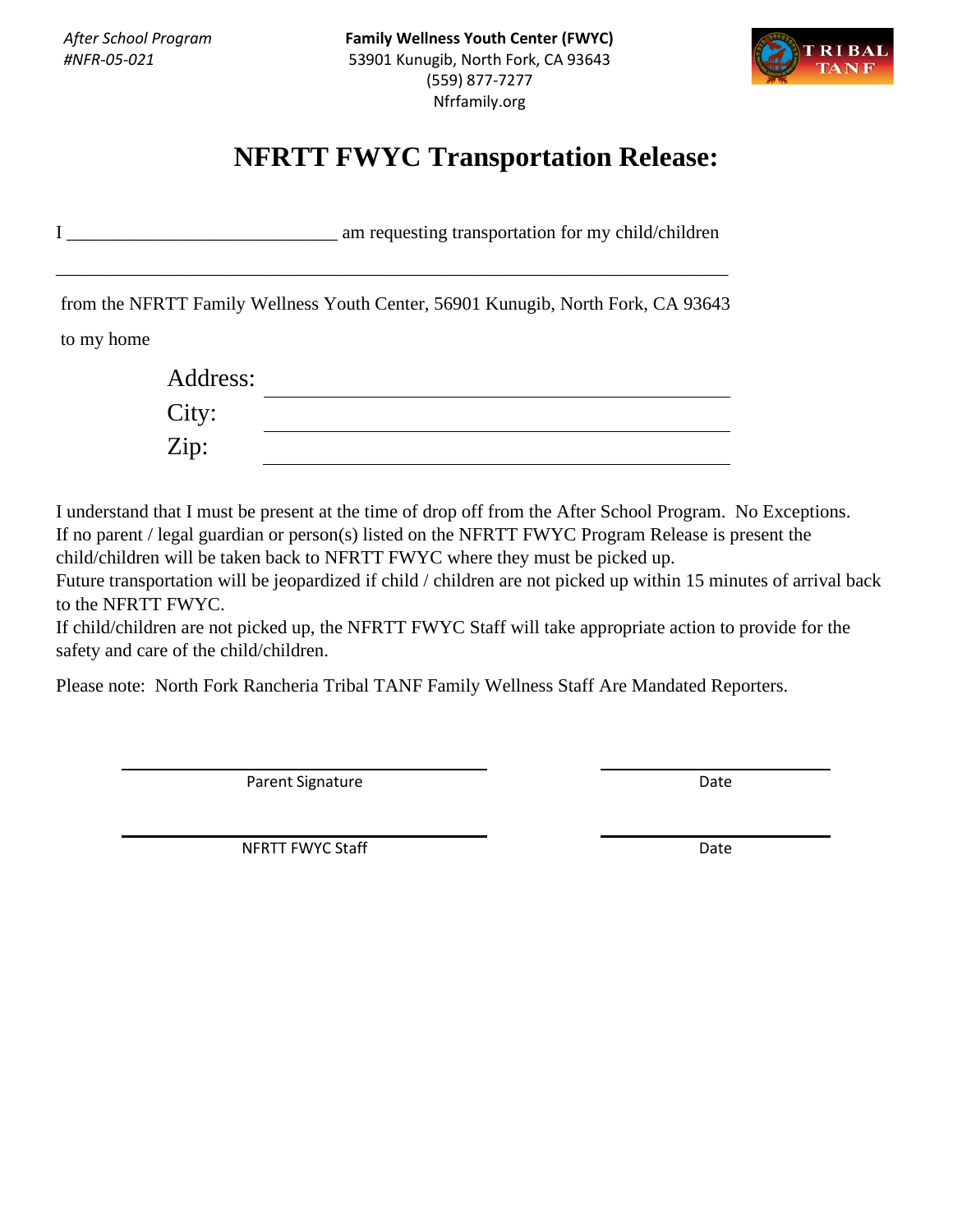

### **North Fork Rancheria Tribal TANF Family Wellness Youth Center**

The North Fork Rancheria Tribal TANF Family Wellness Youth Center is a valuable resource center that may be used to conduct job searches, research health related questions and to access academic assistance. To ensure that the computers/ equipment remain in good condition the following guidelines must be followed and agreed upon.

## **Facility Rules**

- 1. All members must sign in upon arrival.
- 2. Use of staff phones and/or computers, unless authorized, is prohibited.
- 3. Any person using foul language and/or displaying rude or threatening behavior to other clients or Family Wellness staff will be asked to leave the Family Wellness Youth Center immediately.
- 4. Family Wellness Youth Center materials (books, videos, etc.) may not be removed from the premises.
- 5. The Family Wellness Youth Center and staff are not responsible for any lost/misplaced or missing personal items.

## **Computer Use Agreement**

- 1. Use of FWYC computers is limited to: a.) finding employment, i.e., conducting a job search or writing a resume, etc., b) access to the internet to conduct research regarding heath related questions/issues, c) research relating to academic improvement (assignment, academic tutorials, tests, etc.) and to access email accounts of the member.
- 2. Do not download any sites, programs, games, music, etc.
- 3. Do not change the settings on computers for any reason
- 4. No "ADULT CONTENT" websites may be accessed at any time in the NFR Family Wellness Youth Center.
- 5. Do not use or install CD's, diskettes unless authorized.
- 6. No food or drinks may be near or on the computers, equipment, workstations.
- 7. In the event that there is a waiting list for computer use, members will be limited to 20 minutes of use at a time.
- 8. Remember to always LOG OFF.
- 9. No social networking sites (My Space, Facebook, etc.) or chat rooms shall be accessed at any time during use of NFR FWYC computers.
- 10. Disregarding any of the above guidelines may result in your privileges to the NFR Family Wellness Youth Center being revoked on a temporary or permanent basis.

I understand the above and agree to the terms and conditions of utilizing the NFR Family Wellness Youth Center.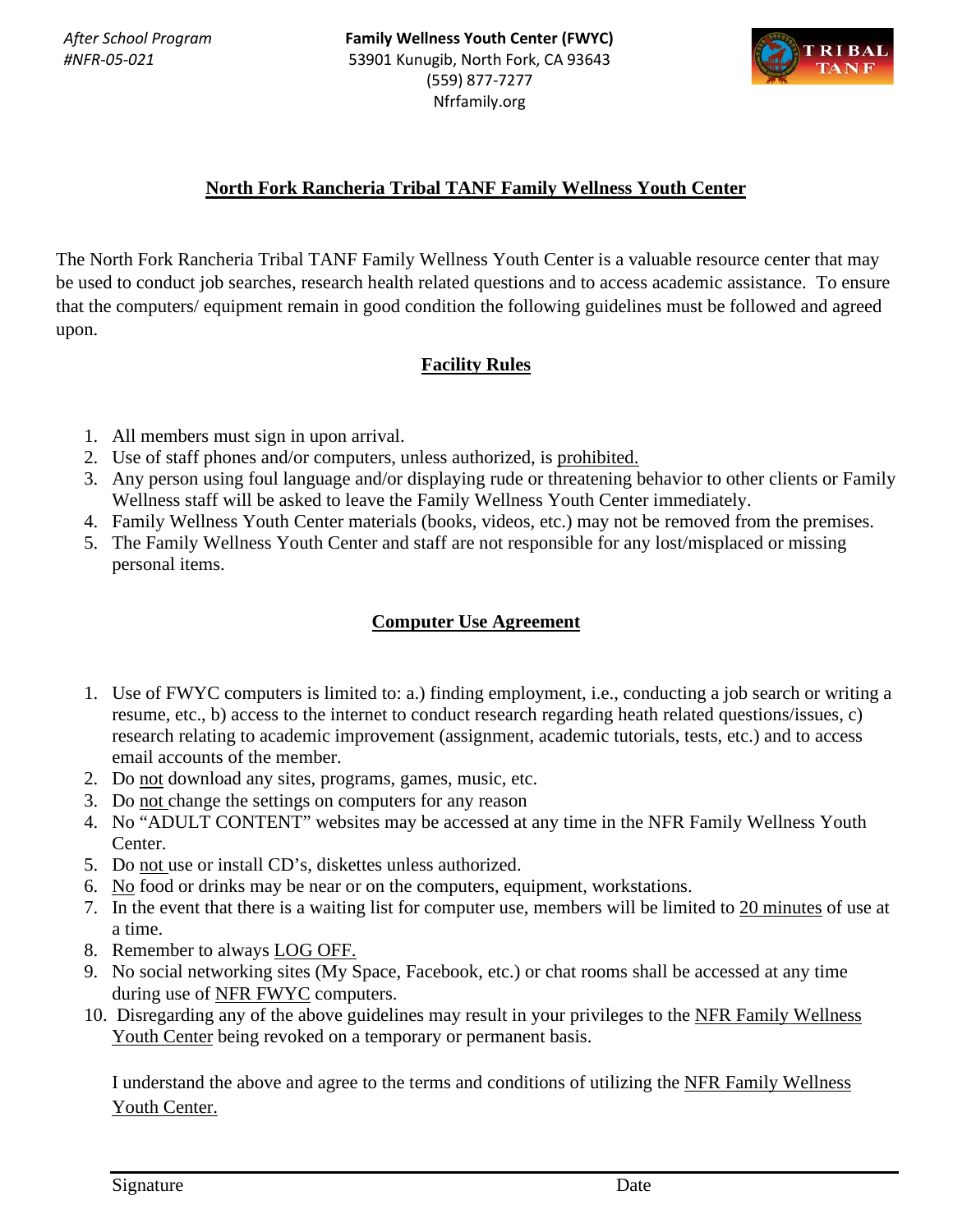*After School Program #NFR-05-021*



## **NFRTT FWYC Release of Information**

I \_\_\_\_\_\_\_\_\_\_\_\_\_\_\_\_\_\_\_\_\_\_\_\_\_\_\_\_ give my permission to North Fork Rancheria Tribal TANF Family Wellness

staff to share and/or obtain any academic or behavioral information from \_\_\_\_\_\_\_\_\_\_\_\_\_\_\_\_\_\_\_\_\_\_\_\_\_\_\_\_\_

pertaining to my child/children

Parent Signature Date Date

NFRTT FWYC Staff Date New York 2012 19:30 Note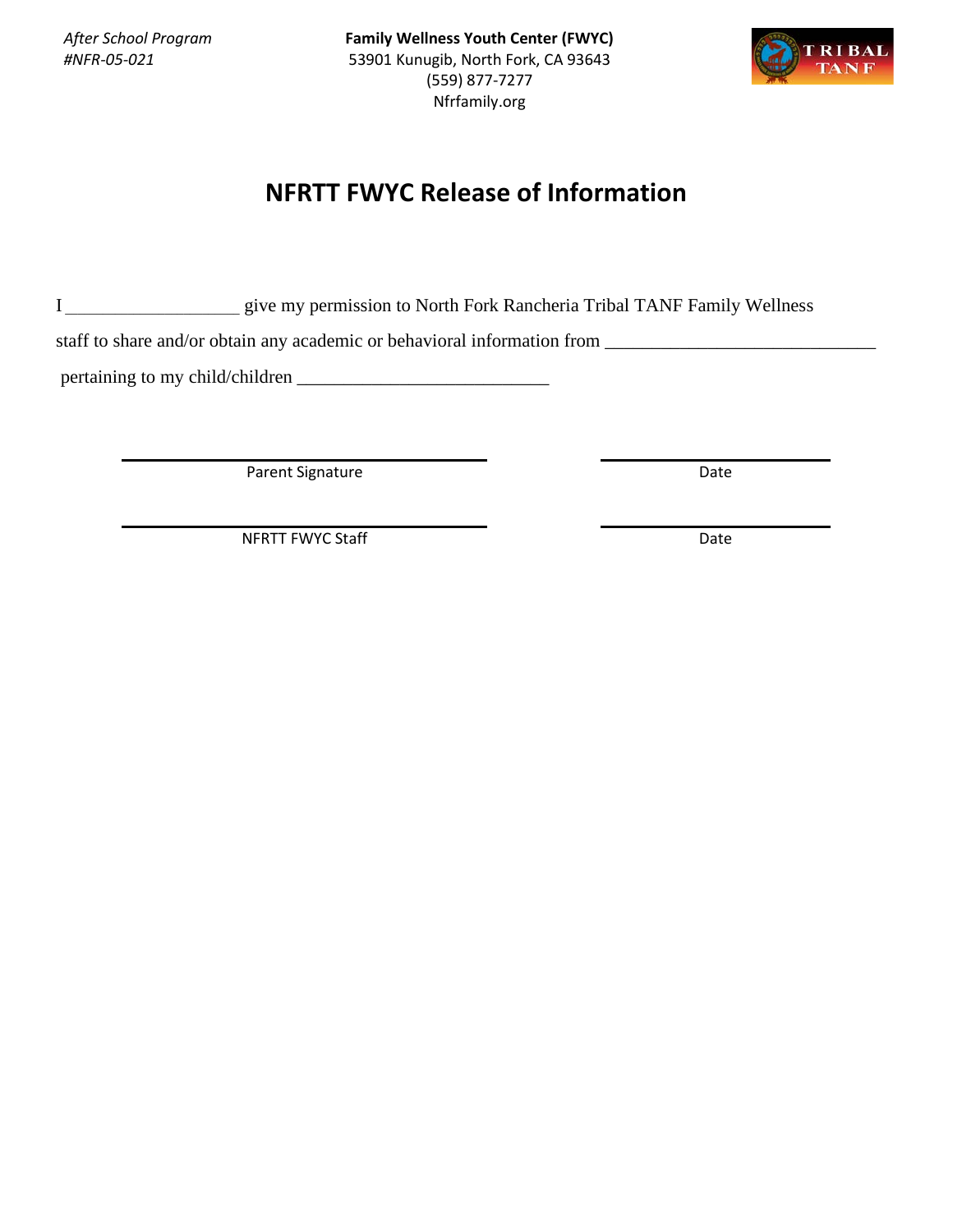

## **Informed Consent and Disclosures**

I understand that the services provided at the Family Wellness Youth Center may include the following:

- Drug and Alcohol Education
- Tutoring, Reading
- Computer & Video courses
- Socialization Skills
- Cultural Activities
- Goal Setting
- Talking Circles/Therapeutic Groups
- Smoking Prevention & Education
- Field Trips and outdoor sports (permission for each event will be required from the parent/legal guardian.
- Abstinence Information, Pregnancy Prevention, and Reproductive Education (age- appropriate).
- Arts, Crafts, Recreational Activities (may include movies and games).
- Gang Prevention
- STD & HIV Education/Prevention (age-appropriate).
- Computer & Internet Access (monitored).
- Holiday Events

Initial Following Statement:

| I authorize the Family Wellness Youth Center staff, volunteers and consultants to assist, teach, |
|--------------------------------------------------------------------------------------------------|
| inform, and involve participant/child in the above services.                                     |

- \_\_\_\_\_\_ My participant/child can participate in all of the services mentioned above.
- My participant/child can participate in all of the services mentioned above except for:  $\Box$
- I give permission to the Family Wellness Youth Center to transport my child for activities as verbally requested by a parent/legal guardian.
- \_\_\_\_\_\_ I understand that some or all participant's/child's personal information may be shared among the Family Wellness Youth Center professional staff or referral agencies in order to better serve my participant/child.

I understand I will not be charged for Family Wellness Youth Center services.

| Parent/Legal Guardian's Signature |  | Date |
|-----------------------------------|--|------|
|-----------------------------------|--|------|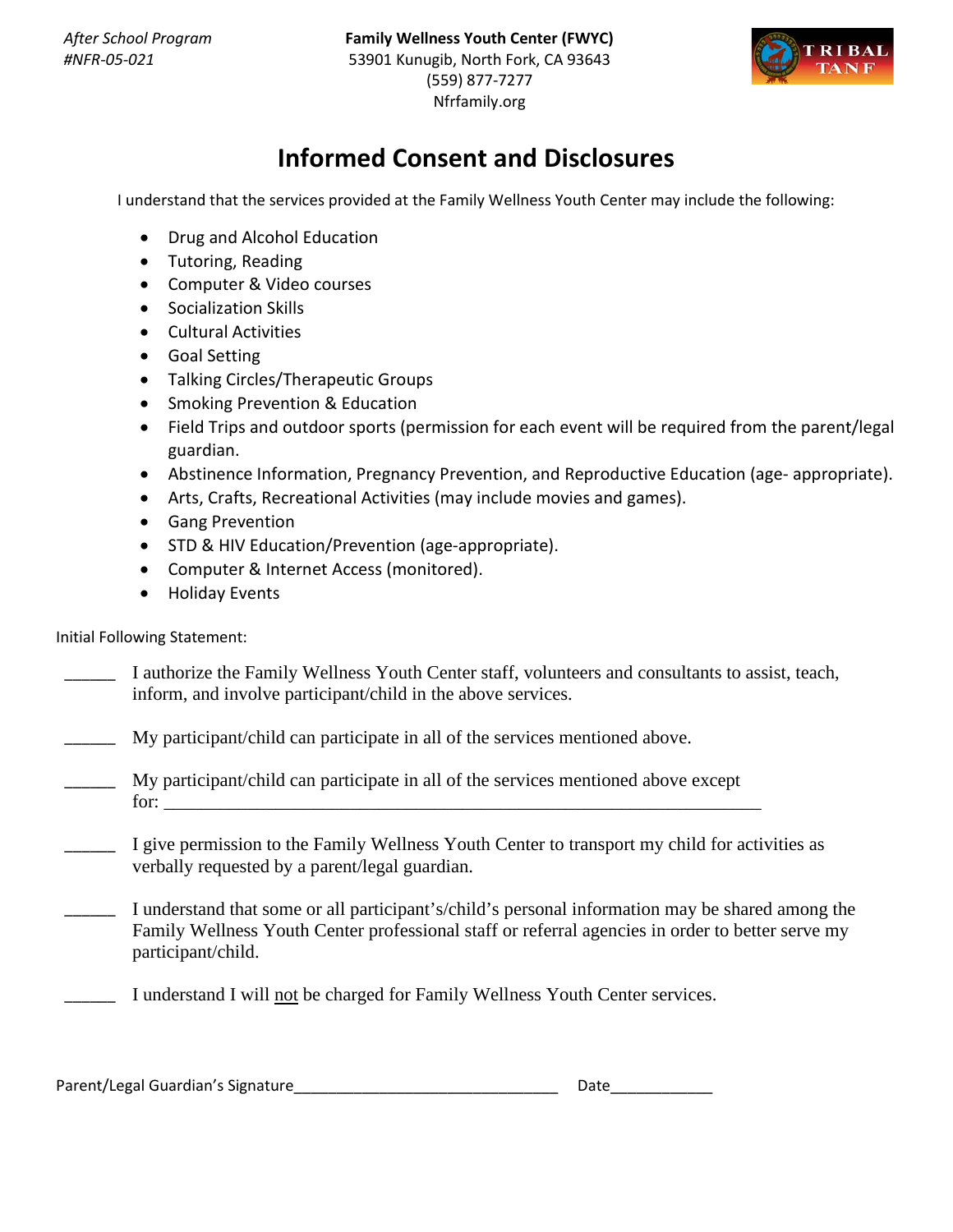

## **NORTH FORK RANCHERIA OF MONO INDIANS OF CALIFORNIA**

**Tribal Office** Telephone: (559) 877-2461  **P. O. Box 929 Toll free: (866) 291-9909 North Fork, CA 93643** Fax: (559) 877-2467

## **Release and Waiver of Liability Assumption of Risk and Indemnity Agreement (Read Carefully Before Signing)**

IN CONSIDERATION of being allowed to participate in activities sponsored by the **Family Wellness Youth Center** ("**FWYC**")**,** a governmental program owned and operated by the North Fork Rancheria of Mono Indians of California ("**Tribe"**), a federally recognized Indian tribe, including activities utilizing the use of fitness equipment, a climbing rock wall, bicycles, action sports, and other recreational activities ("**Activities**") that may pose risks known or unknown to me, I hereby understand and agree to this release and waiver of liability, assumption of risk and indemnity agreement ("**Agreement**") in accordance to the terms hereof as follows:

- 1. I take full responsibility for, and RELEASE AND HOLD HARMLESS **FWYC**, the Tribe, its officers, elected officials, affiliates, subdivisions, agents and employees (individually or together, the "**Released Parties**") from any and all liability, claims, demands or causes of action that I may hereafter have for injuries or damages arising out of my participation in Activities, included, but not limited to, losses caused by the NEGLIGENCE OF THE RELEASED PARTIES or otherwise.
	- $\sum$  Initial Here
- **2.** I further agree that I WILL NOT SUE OR MAKE CLAIM AGAINST THE RELEASED PARTIES for damages or other losses sustained as a result of any injury, or death, sustained from my participation in Activities. I also agree to INDEMNIFY AND SAVE AND HOLD HARMLESS THE RELEASED PARTIES from all claims, judgments and costs, including attorneys' fees, incurred in connection with any action brought as a result of participation in Activities by any of the undersigned.

 $\sum$  Initial Here

3. I hereby expressly recognize that this Agreement is a contract pursuant to which I have released any and all claims against the Released Parties resulting from any injury, or death, sustained from participation in activities including any claims for negligence of the Released Parties.

 $\sum$ **Initial Here \_\_\_\_\_\_\_\_\_\_\_\_\_**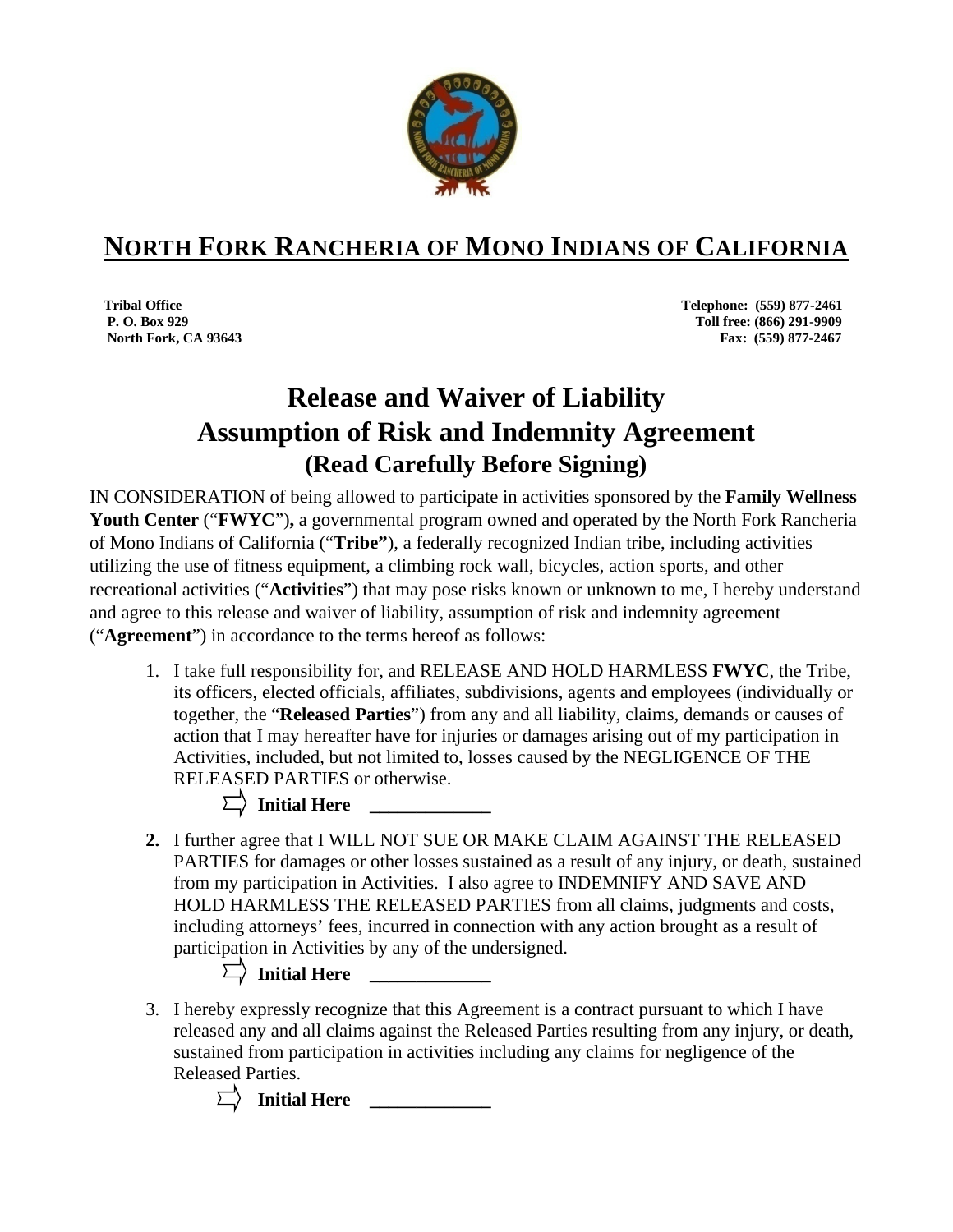4. I acknowledge that the various Activities (as defined above and covered under this Agreement) are subject to mishap and even injury to participants, including the potential for permanent paralysis and death. I understand and acknowledge that such Activities have inherent dangers that no amount of care, caution, instruction or expertise can eliminate and I EXPRESSLY AND VOLUNTARILY ASSUME ALL RISK OF DEATH OR PERSONAL INJURY OR PROPERTY DAMAGE SUSTAINED WHILE PARTICIPATING IN ACTIVITIES WHETHER OR NOT CAUSED BY THE NEGLIGENCE OF THE RELEASED PARTIES.

|  | <b>Initial Here</b> |  |
|--|---------------------|--|
|--|---------------------|--|

Nothing in this Agreement shall be construed as a waiver, express or implied, of the Tribe's sovereign immunity from unconsented suits.

I HAVE READ THIS AGREEMENT AND FULLY UNDERSTAND THE TERMS. I UNDERSTAND THAT I HAVE GIVEN UP SUBSTANTIAL RIGHTS BY SIGNING IT, HAVE SIGNED IT FREELY AND VOLUNTAIRLY WITHOUT ANY INDUCEMENT, ASSURANCE, OR GUARANTEE BEING MADE TO ME, AND INTEND MY SIGNATURE TO BE A COMPLETE AND UNCONDITIONAL RELEASE OF ALL LIABILITY TO THE GREATEST EXTENT ALLOWED BY LAW.

|                                                                     | (Please Print)                                                                                        |
|---------------------------------------------------------------------|-------------------------------------------------------------------------------------------------------|
| Name of Minor Child Participant:<br>Name of Child's Legal Guardian: | <u> 1980 - Johann John Stone, mars eta biztanleria (h. 1980).</u><br>(Please Print)<br>(Please Print) |
| Name of FWYC Witness:<br>Signature of FWYC Witness                  | <u> 1980 - John Stein, Amerikaansk politiker († 1908)</u><br>(Please Print)                           |